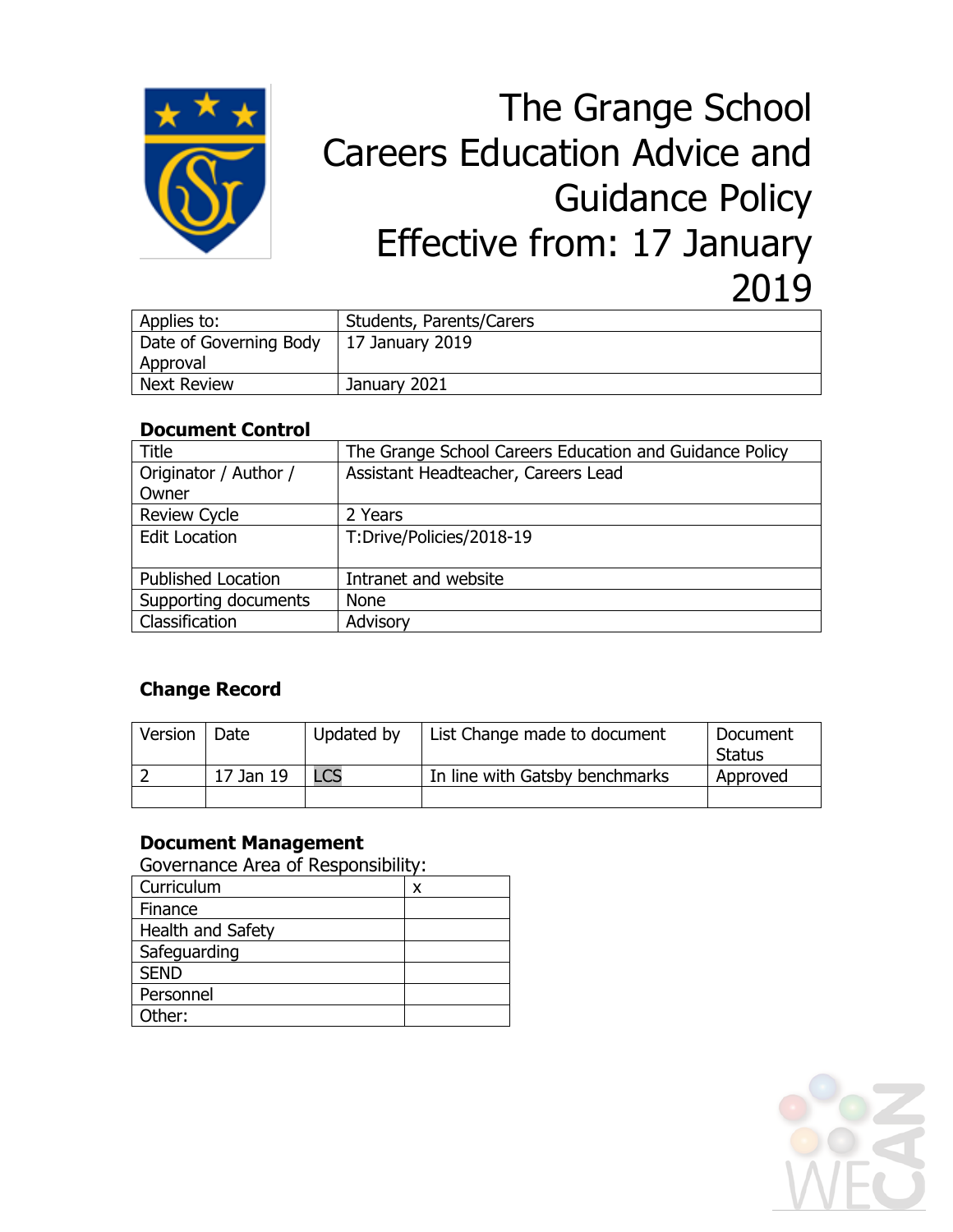

## The Grange School Careers Education Advice and Guidance Policy

**Policy Date: 17 January 2019 Review Date: January 2021**

#### **Introduction**

The following policy has been developed to underpin and support The Grange's CEIAG Plan in response to the DfE statutory guidance 'Careers guidance and access for education and training providers' January 2018.

The aim of this policy is to ensure that standards and resources are well defined and in place. In turn, this will provide a secure platform from which outstanding CEIAG is delivered to all students.

We are committed to meeting national and local expectations in relation to careers by:

- Securing independent and impartial careers guidance for students in Year  $9 -$ Year 13 as required by the 2011 Education Act. In implementing this duty, we will pay particular regard to the Gatsby Benchmark regarding personal guidance and Ofsted's inspection criteria for evaluating careers provision in schools (September 2015).
- Fulfilling our duties under the Equality Act 2010 to promote equality of opportunity, foster good relations across all people, eliminate harassment and discriminatory practices and support children with protected characteristics.
- Committing to gaining a nationally recognised careers Quality Award, to demonstrate excellence in CEIAG which is a recommendation of the statutory guidance.
- Ensure the Grange School's CEIAG is supported by the Bucks Skills Hub and utilises their support through focus on employer engagement, relevant labour market information and provision.

The policy for CEIAG supports and is itself underpinned by a range of key priorities and

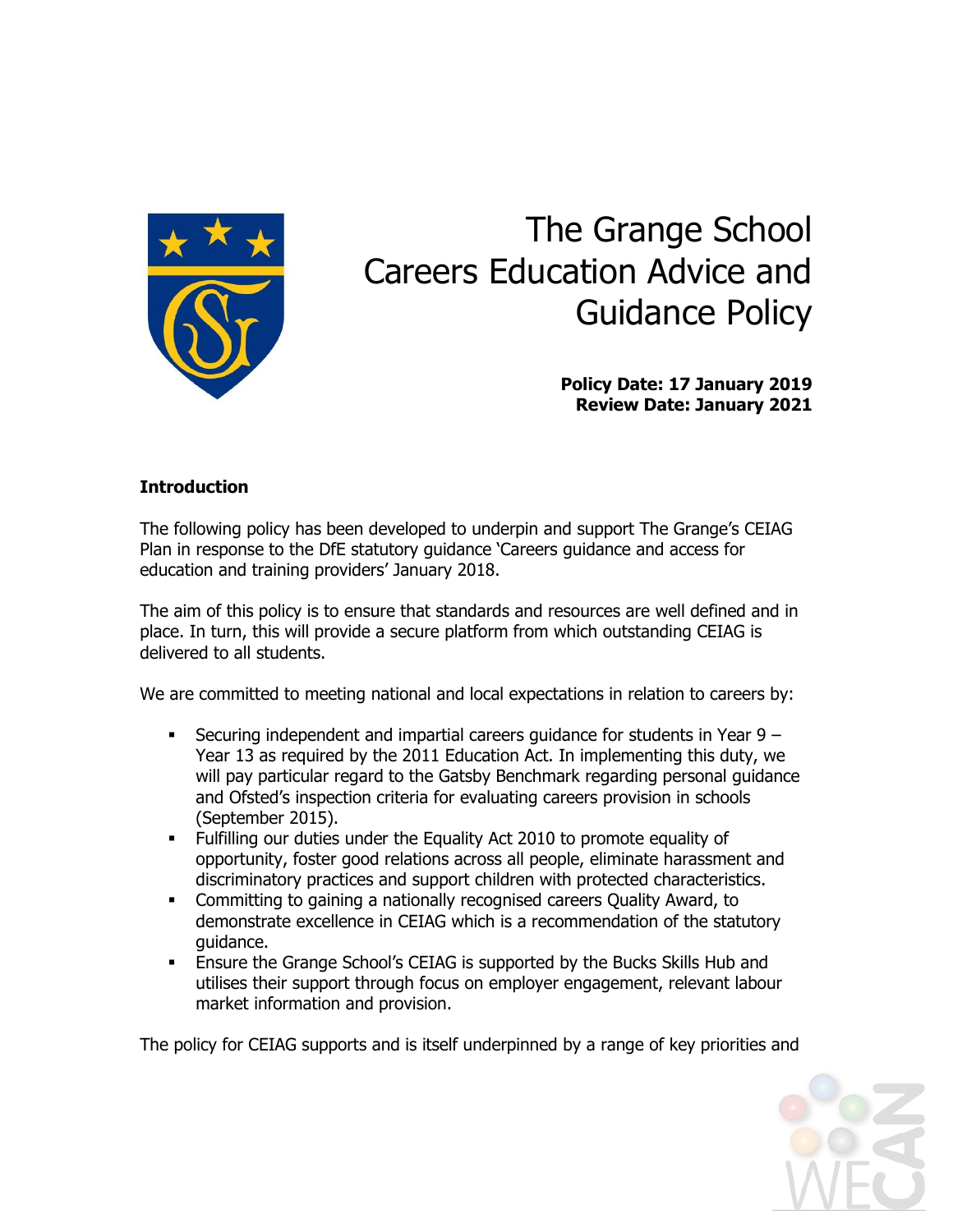best practice, including the eight Gatsby benchmarks which were devised from their international careers survey 2014 as what good, quality, impartial CEIAG should look like.

#### **The eight Gatsby benchmarks are:**

- **1. A stable careers programme**
- **2. Learning from career and labour market information**
- **3. Addressing the needs of each pupil**
- **4. Linking curriculum learning to careers**
- **5. Encounters with employers and employees**
- **6. Experiences of workplaces**
- **7. Encounters with further and higher education**
- **8. Personal guidance**

The school's planned CEIAG provision reflects the CDI Framework for Careers, Employability and Enterprise Education, as well as the National Curriculum programme of study for PSHE and citizenship.

#### **2. Rationale**

Careers Education, Information, Advice and Guidance across the Grange School should provide a foundation for students to move not only in to further education, vocational training or employment, but to the next stage of their development as citizens. We wish our students to move onto their 'Next Steps' having developed the key employability and enterprise skills which are highly valued by employers, colleges and universities.

By working with key stakeholders our aim is for every child to fulfil their potential and be inspired to achieve a successful future, develop high aspirations and be ambitious. It is with this objective that our CEIAG policy has been developed.

We are committed to providing a planned programme of high quality Careers Education, Information, Advice and Guidance (CEIAG) to all students and recognise the important role that careers education / work-related learning plays in:

- preparing and supporting young people to sustain employability and achieve personal and economic wellbeing throughout their lives
- empowering young people to plan and manage their own futures
- contributing to strategies for raising achievement, especially by increasing motivation
- raising aspirations and inspiring young people to achieve their full potential
- developing core competencies and employability skills. We have developed our own Grange Enterprise and Learning Skills (GELS), which underpin our approach to learning. These are; Communication, Creativity, Self Management, Leadership, Reflectiveness, Can-Do attitude, Team working and Independence.
- promoting equality, diversity, social mobility and challenging stereotypes

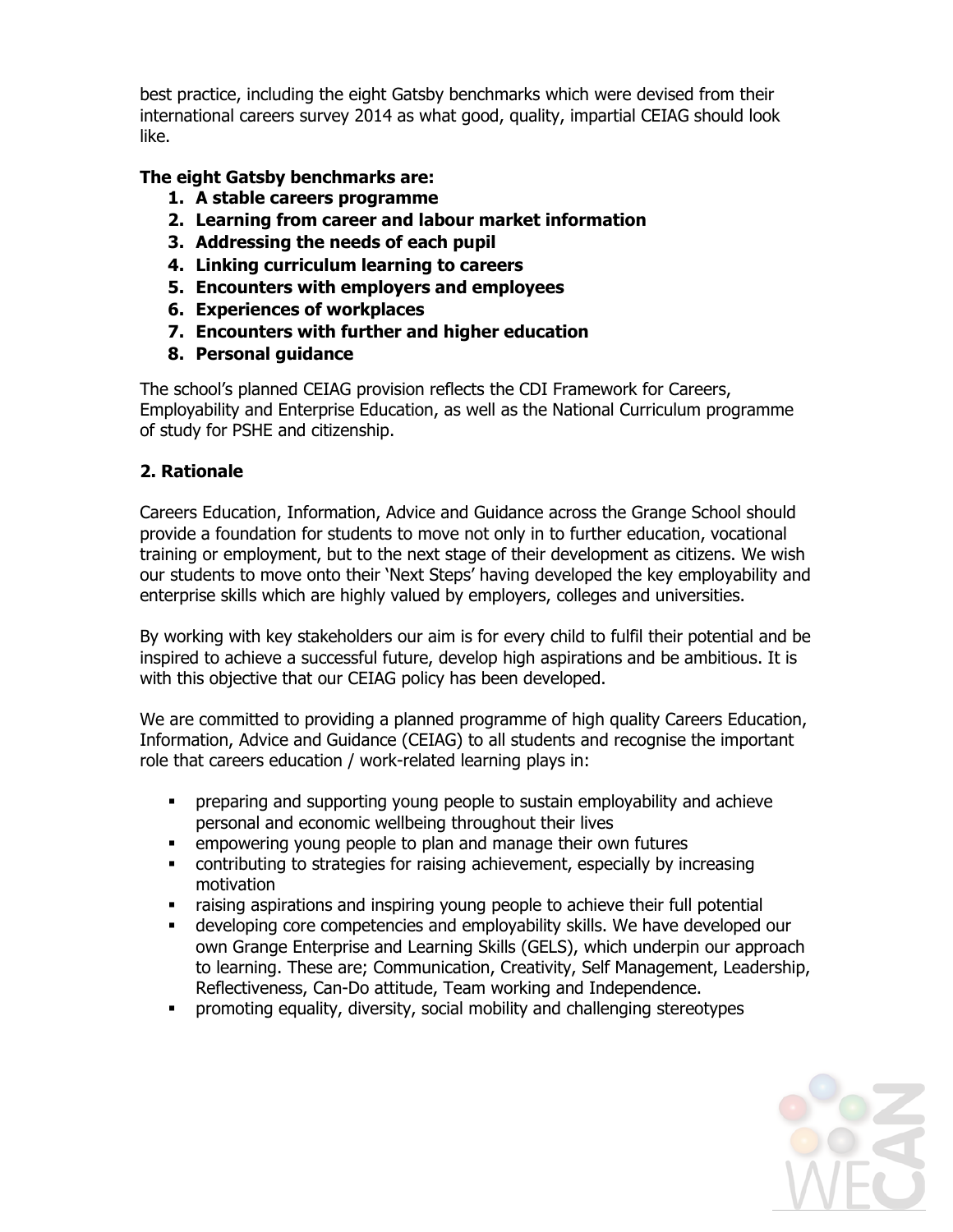#### **Aims & Objectives**

Our key aim is to support all students to achieve their personal best and to fully prepare all of our students for life after school.

The Grange School seeks to provide a planned programme of CEIAG for students in partnership with The Bucks Skills Hub, training and HE providers, businesses, parents, alumni and other external agencies.

The school's ambition is to ensure that all students leave equipped with the relevant skills and knowledge required to successfully support their entry to the next stage of their development. To this end, our CEIAG programme has three main aims:

- Self-Development enabling students to understand themselves, their strengths and the influences on them, acquiring the core competencies and GELS necessary to enable them to access the full range of opportunities
- Career Exploration investigation of opportunities in learning and work, understanding the changing world of work and labour market information
- Career Management developing skills enabling them to make and adjust plans and to manage change and transitions.

Careers education forms an integral part of the curriculum at The Grange School. The taught curriculum is supported by a comprehensive programme of organised activities. Careers guidance focuses on the specific needs of individual students to promote selfawareness and personal development. The school's aim is to provide current and relevant information, in an impartial, confidential and differentiated manner, to enable each student to make well-informed decisions about their future.

#### **Leadership and Management**

The school's CEIAG is planned, delivered, monitored and evaluated by the CEIAG Lead in consultation with and supported by other relevant staff, (the Careers Team is led by Mr Sabin and primarily contains Mrs Ingle and Mrs Cooper-Smith) including;

- Careers and Work Experience Coordinator Mrs J Ingle
- **Employer Engagement Liaison Mrs L Cooper-Smith**
- **PSHCE leader Mr N Hood**
- **Sixth Form Leader Mrs P Bowey**
- **Independent Careers Advisor Mrs S Kittles**
- **Subject Leader for Business and Enterprise Mr A Haycock**
- CEIAG Link Governor
- Form Tutors and subject teachers

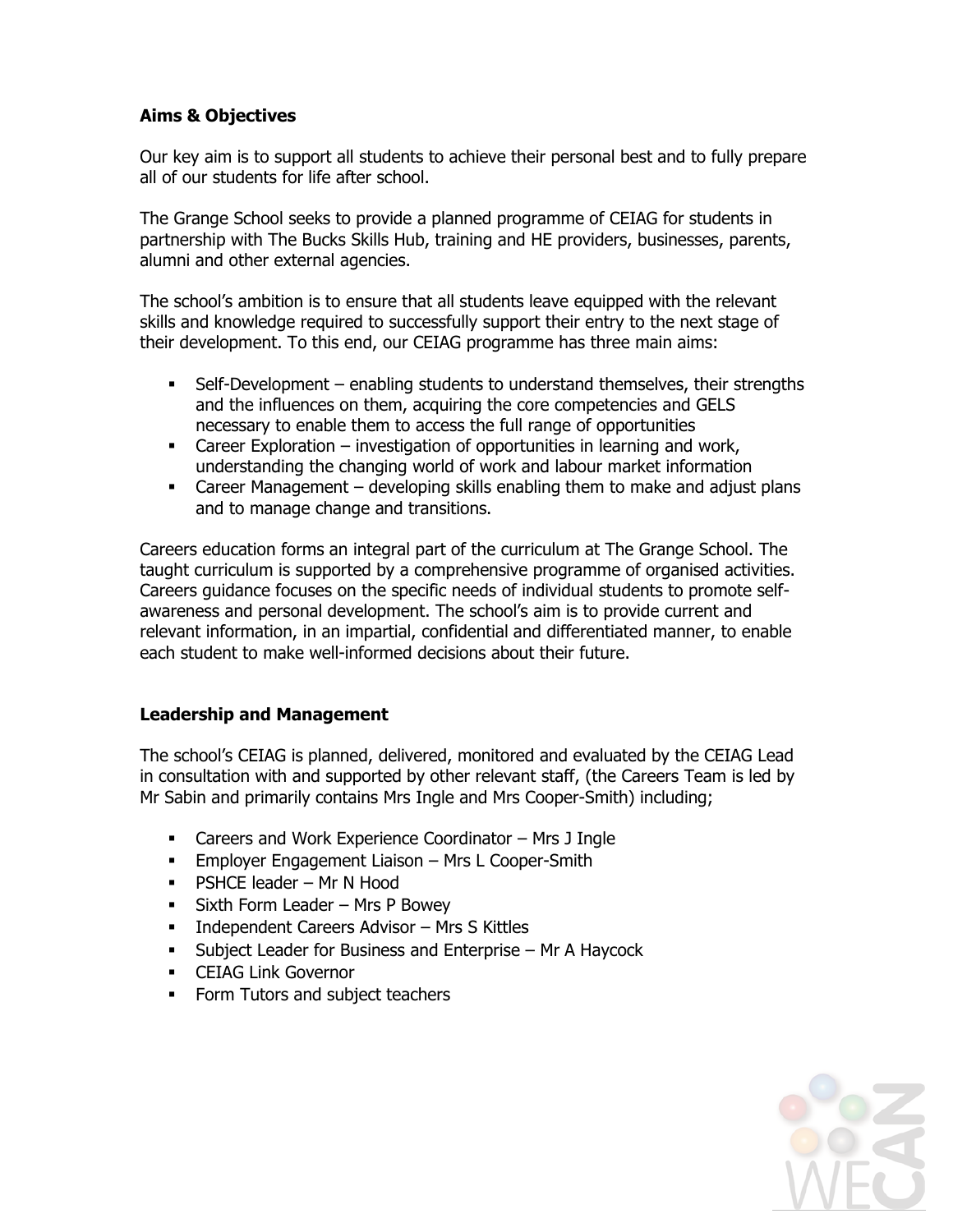#### **Provision**

The CEIAG programme is designed to meet the needs of students at different stages of their learning journey through school. It is differentiated to ensure progression through activities that are appropriate to students' stages of career learning, planning and development. Consideration for SEN learners is taken into account and activities are differentiated to ensure an inclusive approach and equality of access.

#### **Key Stage 3 provision:**

- Year 9 Careers Education programme delivered through PSHE
- Year 9 attend the Careers Fair and complete a range of employment related activities in advance so they can fully utilise the experience.
- Year 8 and 9 have one lesson every 2 weeks which focuses on Enterprise and Employability skills and Careers preparation, including focused guided sessions utilising online careers resources/packages.
- Year 7 have one lesson every 2 weeks which focuses on the development of our GELS.
- Year 9 options discussions with form tutors.
- Year 9 options process includes presentations and advice on pathways and opportunities available, so students can make a fully informed choice.

#### **By the end of Key Stage 3 all students will have:**

- A better understanding of the full range of 14-19 opportunities for progression.
- A better understanding of their strengths and areas for development, and support to evaluate how these might inform future choices in learning and work.
- An understanding of some of the qualities, attitudes and skills needed for employability.
- Used online careers resources to research information about opportunities and apply their findings to help to make informed choices for Key Stage 4 options.
- Received appropriate advice and guidance on Key Stage 4 options.

#### **Key Stage 4 provision:**

- Careers education programme delivered through PSHCE
- Year 10 and 11 attend the Careers Fair and complete a range of employment related activities in advance so they can fully utilise the experience.
- Completed a 2 week work experience placement and reflected on their experience
- Opportunities for all students to request a 1:1 interview with an external Careers Advisor
- Work experience support provided to identified, targeted students (SEN, PP, EAL)
- **•** Opportunity to attend options events at other schools and colleges

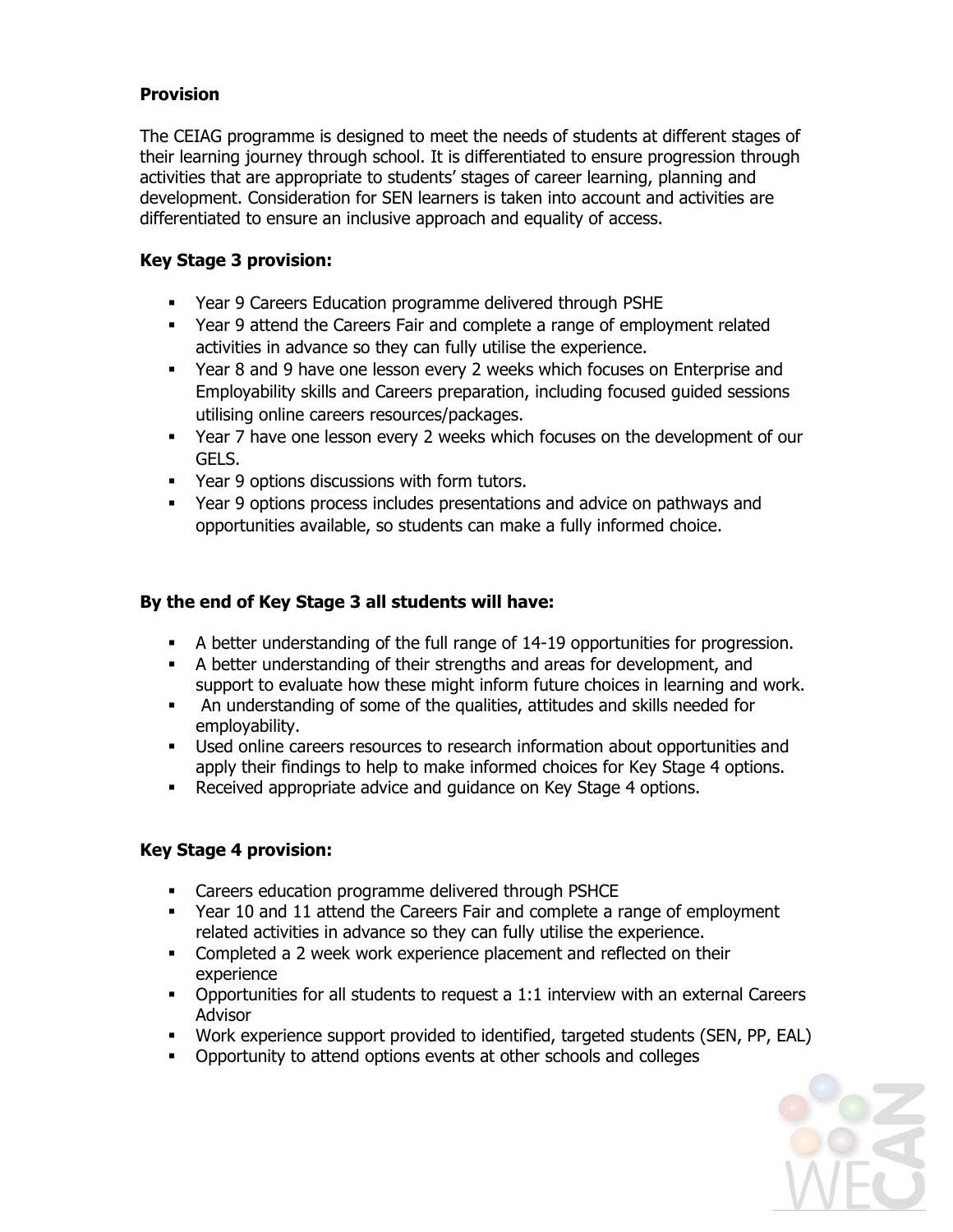- All students complete a 'Moving On' survey at the end of Yr10 which forms the basis of targeted sessions in Yr11 with an external Careers Advisor. This support can be 1:1 or in smaller groups of students with similar needs.
- Assembly programme will deliver a range of careers related sessions to help students to make informed decisions on their next steps
- $\blacksquare$  6<sup>th</sup> Form options evening and presentations to explain the Grange offering to all Yr11
- All Yr11 students who apply for our  $6<sup>th</sup>$  form will receive a 1:1 interview to explore the most suitable choices for their next steps
- Targeted students, who do not apply for our  $6<sup>th</sup>$  form will receive 1:1 support to help them make the best choices for their next steps
- A comprehensive Academic Mentoring system will be offered to all targeted students, which will include an in depth 1:1 discussion about their next steps

#### **By the end of Key Stage 4, all students will have:**

- Enhanced their self-knowledge, career management and employability skills.
- Used online resources and other sources to investigate and explore future choices and progression routes.
- Experienced the world of work through visiting a local employer.
- Been given direct access to employers, colleges, training providers and universities and attended the Careers Fair on 3 different occasion
- Been given guidance to help identify a range of post-16 options and support networks that they can use to plan and negotiate their career pathways.
- Been provided with the resources to complete the post-16 application procedures, including CVs, personal statements, and preparation for interview.
- Been offered a 1:1 careers interview with an external Careers Adviser and an interview regarding  $6<sup>th</sup>$  form choices and a next steps discussion as part of the Mentoring process

#### **Key Stage 5 provision:**

- Year 12 and 13 Careers Education programme delivered through the pastoral support programme
- Year 12 one-week long work experience placement in the Summer Term, with a Careers focused unit to be completed by any who do not attend work experience
- **Year 12 sessions focusing on UCAS/Apprenticeships.**
- **Assemblies on work experience and other topics.**
- Visit to UCAS Convention and opportunity to attend the National Apprenticeship Show.
- **Visits to the Careers Fair**
- **•** Opportunity for all students to request a 1:1 interview with an external Careers Adviser.
- Guaranteed offer of a 1:1 interview with an external Careers Adviser for identified, targeted students (SEN, Pupil Premium, EAL)

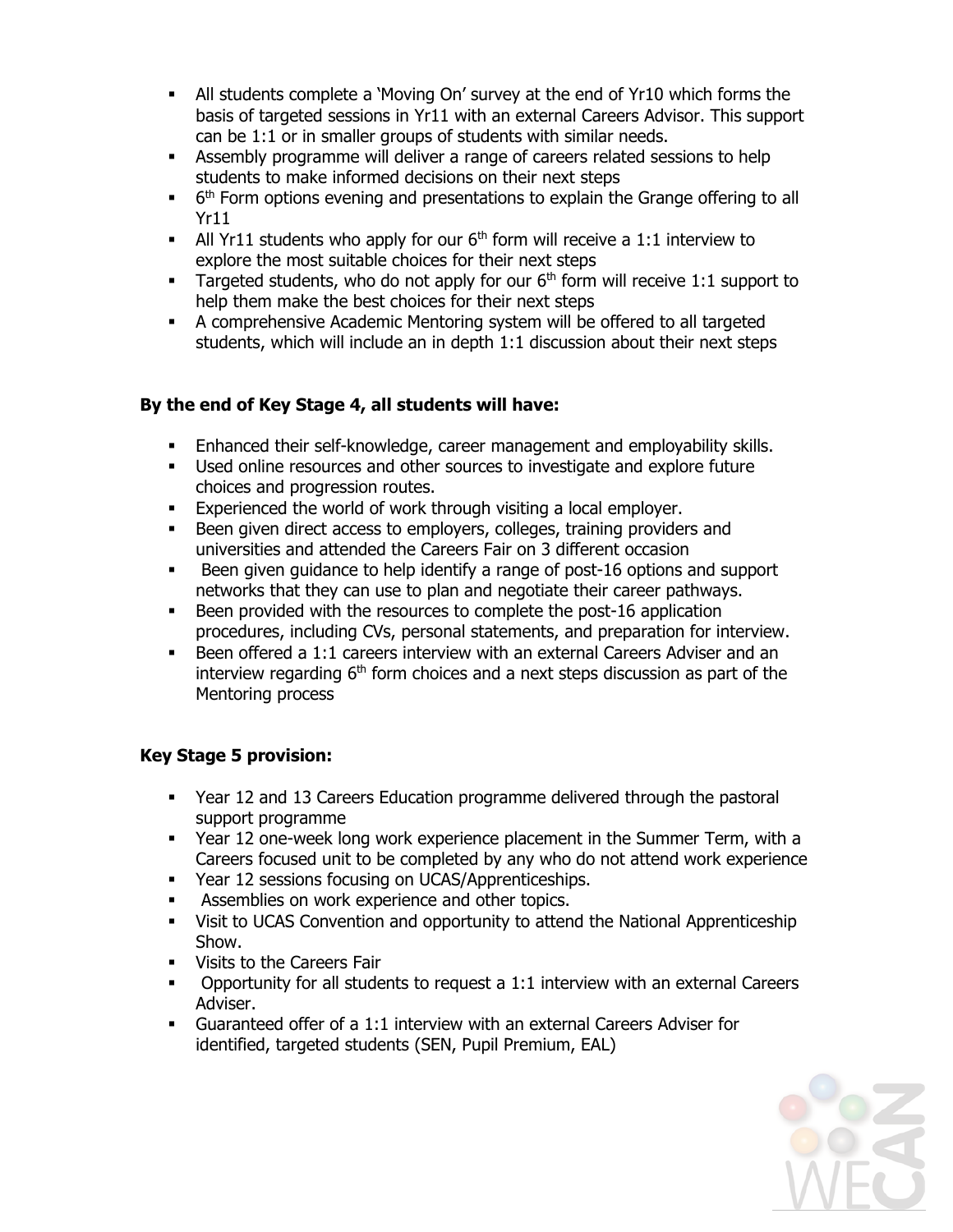#### **By the end of Stage 5 all students will have:**

- Enhanced their self-knowledge, career management and employability skills.
- Used ICT software and other sources to investigate and explore future choices and progression routes.
- **Received guidance through the UCAS application procedure.**
- Been given direct access to employers and universities.
- Been given guidance to help identify a range of Post-18 options.
- **Been provided with the resources to develop their CVs, personal statements, and** interview preparation.

#### **Resources**

Careers related resources are available in the main school library as well as in the  $6<sup>th</sup>$ form study centre. There is also a careers notice board where up to date information and opportunities are displayed. Materials are audited annually and replaced when necessary.

Funding is allocated in the annual budget planning round. Funding for developments in the school's CEIAG and Employability offering is considered in the context of whole school priorities. Sources of external funding are actively sought. Physical resources are updated annually as well as new digital resources purchased as and when needed.

#### **Staff Development and CPD**

Staff training needs for planning and delivering the CEIAG programme are identified through staff appraisal and activities planned to meet them. The Careers team members regularly attends careers meetings / networking events as well as industry specific events in order to ensure they are up to date with all industry and labour market information. Collaboration with The Bucks Skills Hub Enterprise Coordinator helps to ensure that the most effective support and resources are available to assist with our delivery and staff development.

#### **Monitoring, Review and Evaluation**

The Careers Team are responsible for the monitoring, review and evaluation of the programme. Activities that form part of the CEIAG programme are evaluated and information is used to inform planning for the next year. Evaluation focuses on how effective the event/activity has been in helping students to achieve the intended learning outcomes. The review report will be completed at the end of each academic year and will draw information from a range of sources which include some of:

- **Student, parents and staff surveys**
- **Student focus groups**
- Regular meetings with the external Careers Adviser